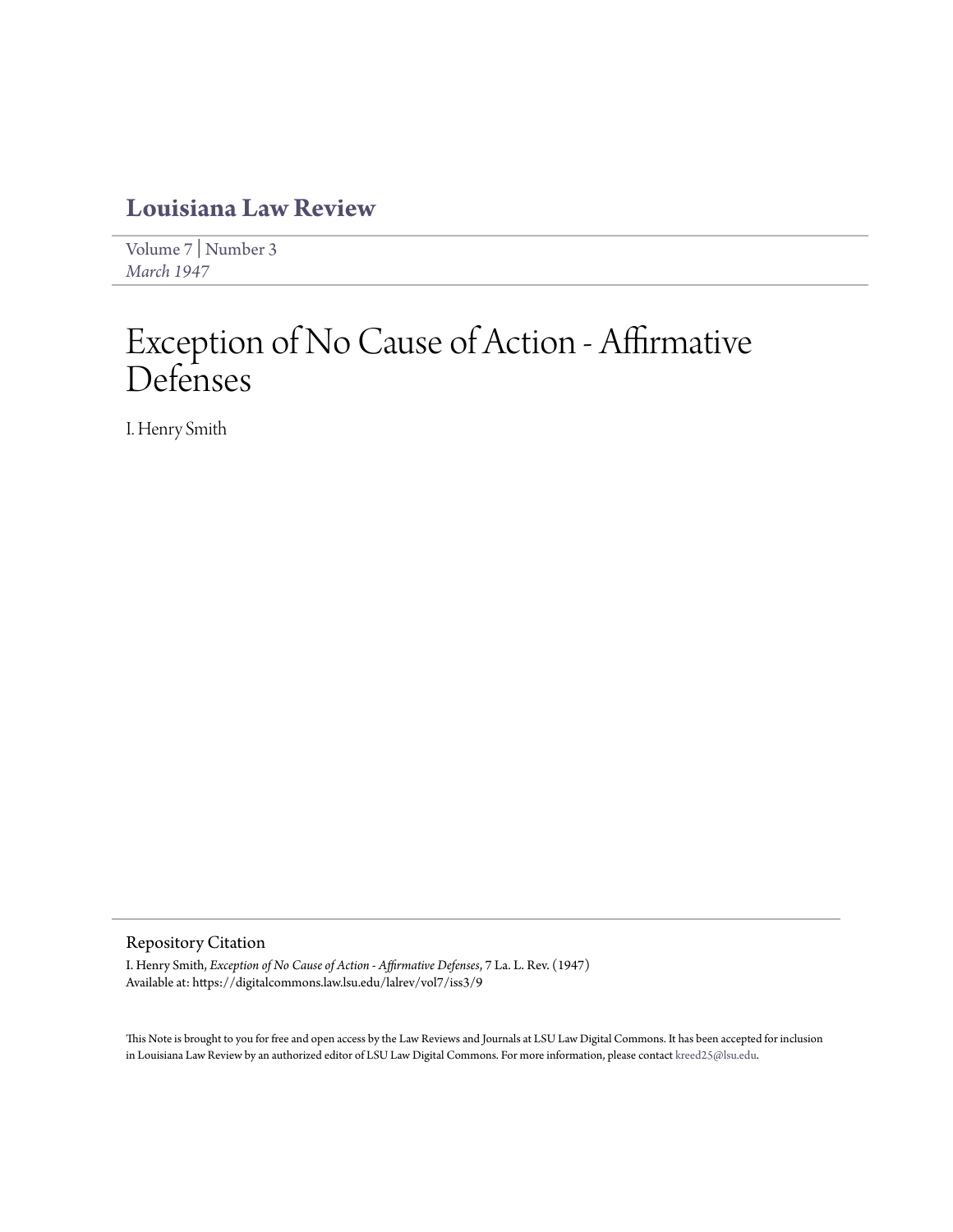whether the blinds were for the use of the building or its occupants as were discussed previously in connection with Paragraph 1 of Article 468 and the same conclusion would be reached.

In conclusion, it is believed that venetian blinds could not be held immovable under any of the articles discussed in the light of prior jurisprudence interpreting these articles. It appears that in determining what movables have become immobilized by destination in an apartment house or residence, the most practical test would be whether or not they are *permanently attached* **by** the owner.

## EDGAR H. LANCASTER, JR.

EXcEPTION OF **NO** CAUSE OF ACTION-AFFIRMATIVE DEFENSES-Plaintiff and defendant executed a solidary note which was to be repaid by them jointly. After having called upon defendant unsuccessfully for payment of one-half of the debt, the plaintiff paid the note in full and brought this action for contribution. The petition, after stating facts sufficient to constitute a prima facie case, further alleged that the funds borrowed were used in a joint venture which plaintiff and defendant had undertaken. This surplusage was the basis of an exception of no cause of action, filed on the theory that the petition disclosed a partnership, the dissolution of which is prerequisite to suit **by** one partner against another on partnership debts. *Held,* there being exceptions to the general rule prohibiting actions by one partner against the other prior to partnership dissolution,<sup>1</sup> the plaintiff's petition did not show unequivocally that a cause of action could not be maintained under one of these exceptions. Hence the defendant's exception of no cause of action should be overruled. *West v. Ray,* **26** So. (2d) 221 (La. 1946).

Two different procedural rules compete for supremacy within the area occupied by this case. The first, that of construing all ambiguities against the pleader,<sup>2</sup> would seem to clamor for a strict construction of the petition. The second, throwing upon the defendant the burden of pleading and proving affirma-

**<sup>1.</sup> Where the relief sought does not involve the taking of an accounting of complicated or numerous partnership transactions, a partner may sue another before dissolution. 21 A.L.R. 60. Also, an action may be maintained before dissolution on a note given in pursuance of the articles of partnership. Rondeaux** v. **Pedesclaux, 3 La. 510, 23 Am. Dec. 463 (1832).**

**<sup>2.</sup> Southport Mill v. Friedricks, 167 La. 101, 106, 118 So. 818, 820 (1928), and cases cited therein.**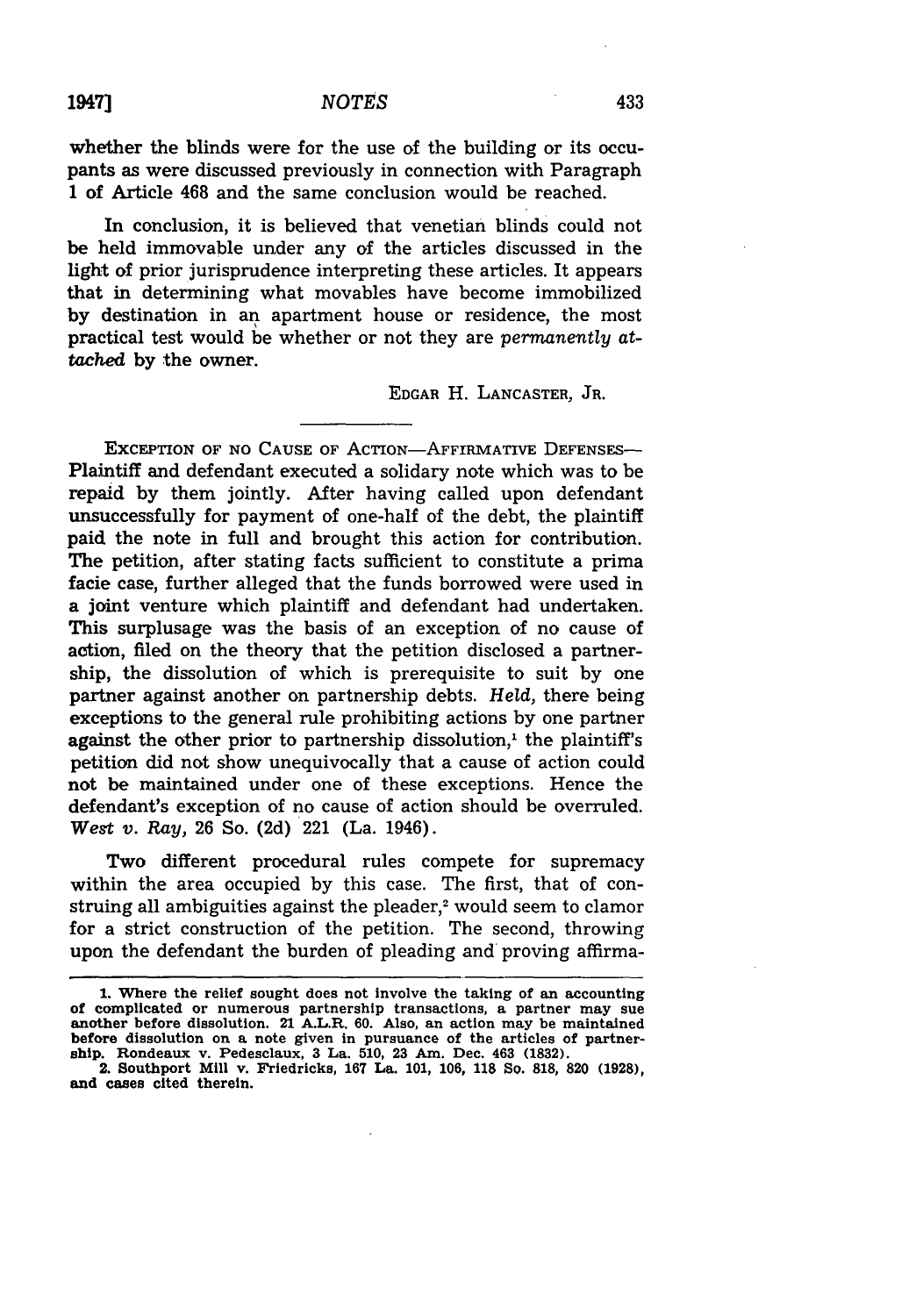tive defenses,<sup>3</sup> argues for a liberal construction favorable to plaintiff. Generally, the trend of modern procedure in Louisiana has been to yield as little as possible to technicalities which seek to deny plaintiff the opportunity of a trial on the merits. This is evidenced by the general rule allowing plaintiff the privilege of amendment upon the sustaining of the exception of no cause of action.<sup>4</sup> In the field of conservatory writs, however, where admittedly harsh remedies are invoked by the plaintiff, stricter rules have been applied by the courts, as demonstrated by a refusal of the privilege of amendment where the petition fails to state a clear right to the conservatory writ.<sup>5</sup>

The appellate court inferentially recognized the use of the exception of no cause of action to present an affirmative defense, but, applying the test as originally set forth in *Burmaster v.* Texas-Pacific Missouri-Pacific Railroad,<sup>6</sup> limited its use to cases where the allegations of the petition exclude every reasonable hypothesis other than the premise upon which the defense is based. Considerable reliance was placed on a law review article<sup>7</sup> where the author, after pointing out that the exception of no cause of action has been used to assert the affirmative defenses of contributory negligence and compensation, observed:

"By analogy it would seem that, in exceptional cases, any affirmative defense may be interposed successfully by the exception, but only where the facts alleged clearly and unequivocally afford a foundation for such a defense."

The exception of no cause of action has been utilized most

**5.** Probably for this reason, the trial judge maintained the exception of no cause of action in the instant case and resolved the ambiguities in plaintiff's petition against him. Rhodes v. Union Bank of Louisiana, **7** Rob. 63 (La. 1844) (injunction); Kelly & Frazer v. Bentley, 9 La. Ann. 586 **(1854)** (attachment); Terzia v. Grand Leader, 176 La. 151, 145 So. **363** (1933) (provisonial seizure).

6. 174 So. 135 (La. App. 1937).

7. McMahon, Exception of no Cause of Action in Louisiana (1934) 9 Tulane L. Rev. 17, 24.

**<sup>3.</sup>** Succession of Giordano, 194 La.- 648, 194 So. **577** (1940); **J.** D. Adams Co. v. Dauterive, **193** So. **506** (La. **App.** 1940); Stafford's Estate v. Progressive Nat. Farm Loan Ass'n, **198** La. 122, **3** So.(2d) **532** (1941); Coca-Cola Bottling Co. **v.** Williams, 14 So.(2d) **319** (La. **App.** 1943). 4. Reeves v. Globe Indemnity Co. of New York, **185** La. 42, **168** So. 488

**<sup>(1936);</sup>** Fletcher v. Nineteenth Louisiana Levee Dist., **165** So. 495 (La. **App. 1936);** Messina v. Societe Francaise De Bienfaissance Et D'Assistance Mu-tuelle De La Nouvelle Orleans, **170** So. **801** (La. **App. 1936);** Purpera v. Fidelity & Deposit Co. of Maryland, 189 So. 639 (La. App. 1939); Levin v. Missouri Pac. R.R., 2 So. (2d) 99 (La. App. 1941); Simoneaux v. Gonzales, 4 So. (2d) 35 (La. App. 1941); Arceneaux v. Louisiana Highway Commission, 5 So.(2d) 20 (La. **App.** 1941).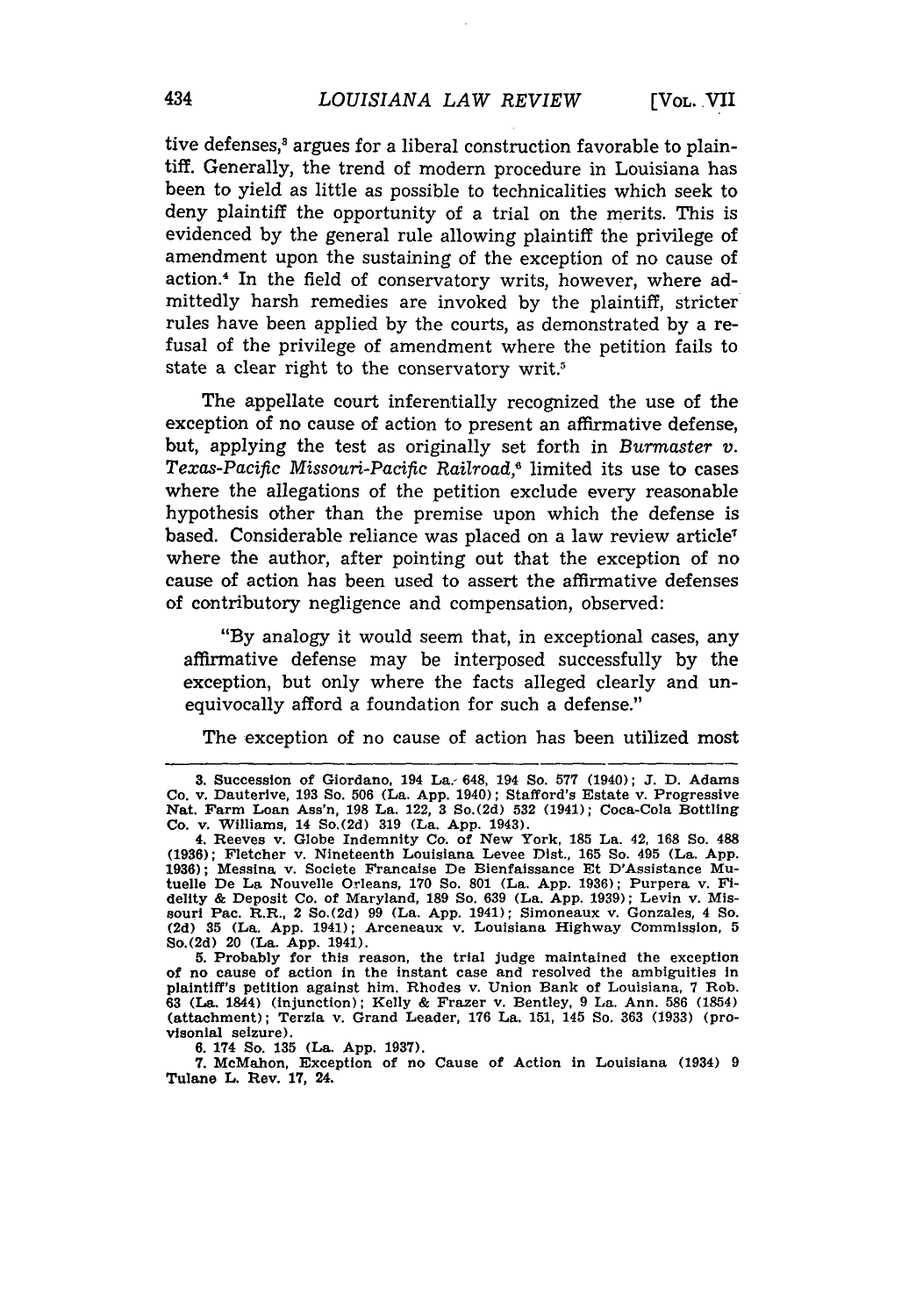frequently to present the affirmative defense of contributory negligence. No hard and fast rule can be laid down for determining when the exception will be sustained, but it is generally held that the plaintiff's petition must show clearly and unmistakably that he was contributorily negligent. Otherwise the exception will be overruled, or at least referred to the merits.<sup>8</sup>

In cases involving automobile accidents, the court invariably cites the trite maxim of negligence that it is the duty of an automobile driver to maintain a speed sufficiently slow that he can stop within that distance to which his vision is limited.<sup>9</sup> And since he is also bound to keep a sharp lookout at all times, it would seem that generally any time a moving automobile strikes an immobile object, contributory negligence would be selfevident and the exception of no cause of action would lie.10

In the field of railroad accidents, the question of what constitutes a showing of contributory negligence on the face of plaintiff's petition has necessarily brought hairline distinctions. Thus, where the victim was walking on the railroad track and was struck down from the rear, the supreme court sustained the exception on the ground that the petition showed that the plaintiff chose the railway for pedestrian use when presumably there was a safer pathway available." Eight years later, in a

"In that case the petition alleged the details of the accident about as *fully, completely, and minutely* as could have been done, and the court found that the facts alleged showed a clear case of contributory negligence on the part of the deceased." (Italics supplied) **169** La. 450, 456, **125 So.** 445, 447.

**9.** Louisiana Power **&** Light Co. v. Saia, **188** La. **358, 177** So. **238 (1937);** Arbo v. Schulze, **173** So. **560** (La. App. 1937); Hogue v. Akin Truck Line, **<sup>16</sup>** So.(2d) **366** (La. **App.** 1944).

**10.** Louisiana Power **&** Light Co. v. Saia, **188** La. **358, 177** So. **238 (1937);** Arbo v. Schulze, **173** So. **560** (La. **App. 1937).** But the courts have made exceptions where the conditions which superinduced the accident were unusual or exceptional. In Gaienne v. Cooperative Produce Co., Inc., **196 La.** 417, **199** So. **377** (1940), plaintiff was held not guilty of contributory negligence where he struck defendant's truck after being blinded **by** the lights of oncoming cars. In Warnick v. Louisiana Highway Commission, 4 So.(2d) **607** (La. **App.** 1941), a similar ruling was made where defendant's truck was parked on the highway just over the incline of a hill. See also Coats v. Buie's Estate, **157** So. **560** (La. **App.** 1934), where in overruling the exception of no cause of action, the court took cognizance of the fact that the plaintiff was sufficiently alert to swerve to the left in time to avoid defendant's truck, but in doing so struck a car coming in the opposite direction.

**11.** Chargois v. Morgan's La. **&** T.R. **& S.S.** Co., 148 La, 637, **87** So. 499 (1921).

**<sup>8.</sup>** Illustrative of this rule is the language used in Gibbs v. Illinois Cent. **R.R., 169** La. 450, **125** So. 445 **(1929),** where the court distinguished an earlier case [Chargois v. Morgan's La. **&** T.R. **& S.S.** Co., 149 La. **637, 87** So. 499  $(1921)$ ] sustaining the exception in these words: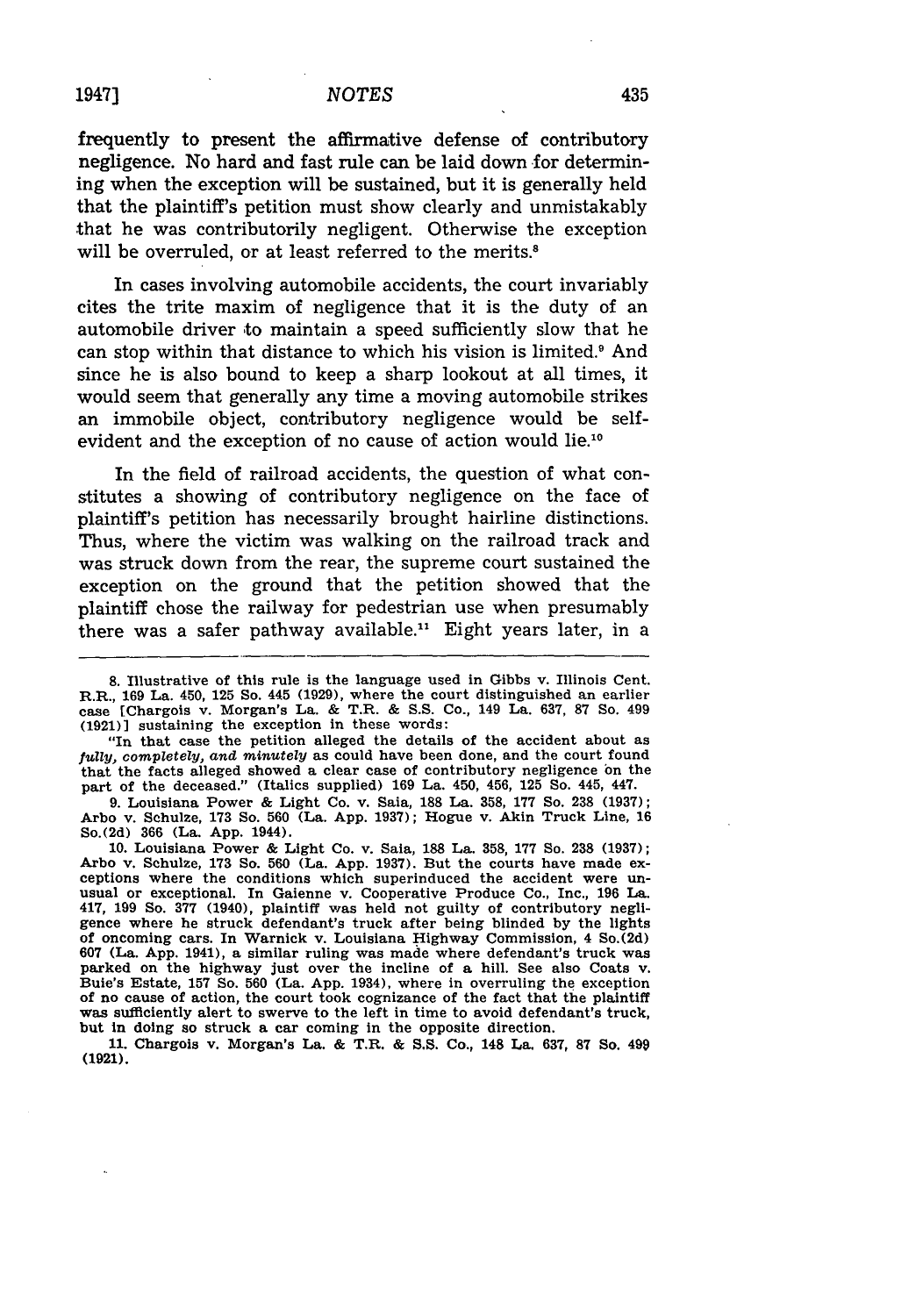case involving a somewhat similar situation the supreme court overruled the exception-the only factual distinction being that in the latter case the railroad was used **by** pedestrians at the particular point with knowledge and implied consent of the railroad company.12 The court there observed that it did not understand that the prior adjudicated cases intended to lay down as an inflexible legal proposition that any person who goes upon a railroad track and is run down is debarred from recovering regardless of the circumstances under which the accident occurred. It would seem, therefore, **by** virtue of the more recent jurisprudence, that the contributory negligence of a victim of a railroad accident must be obvious and undeniable in order that the exception of no cause of action be sustained.<sup>18</sup> The same rule generally has been applied in sustaining the exception in other negligence cases."'

The use of the exception of no cause of action to assert affirmative defenses other than contributory negligence has not been resorted to frequently. Research reveals only one case where the exception was employed to assert compensation,<sup>15</sup> and two where compromise was thus asserted.'

14. Odum v. Newstadt's Shoe Stores, 194 So. **81** (La. **App.** 1940) (exception successfully utilized where the plaintiff continued to wear a misfit shoe negligently sold to her until injury occurred); Oubre v. Carondelet **Bldg.,** Inc., 14 So.(2d) **293** (La. **App.** 1943) (exception sustained where deceased fell out of an office window which he was sitting in and which was allegedly constructed dangerously low); Flotte v. Thomas Egan's-Sons, Inc., 134 So. 428 (La. **App. 1931)** (exception sustained where the plaintiff sustained an injury in jumping from a wagon by grasping an upright stock rather than<br>the handle). But see Waggoner v. City of Minden, 9 So.(2d) 244 (La. App.<br>1942) (exception overruled where plaintiff stepped on a water meter top<br>whic 12 So.(2d) 641 (La. **App.** 1943) (exception overruled where the injury was caused **by** slipping on slime which had gathered on concrete due to a leaky faucet); Gerald v. Standard **Oil** Co. of Louisiana, 204 La. **690, 16** So.(2d) **233** (1943) (exception overruled where the injury occurred when the plaintiff struck a match in his room, gas having collected because of defendant's negligence).

**15.** Levy v. Roos, **32** La. Ann. **1029 (1880).** The plaintiff had previously been sued **by** a third party and his property attached, with defendant Roos as surety on the attachment bond. There was judgment for the third party for **\$1981,** but the attachment was subsequently dissolved and damages **al-**

<sup>12.</sup> Gibbs v. Illinois Cent. R.R., **169 La.** 450, **125** So. 445 **(1929).** Accord: Burmaster v. Texas-Pacific Missouri Pacific R. R., 174 So. **135** (La. **App. 1937).**

**<sup>13.</sup>** Sizemore v. Ya.zoo **&** M.V.R.R., 164 So. 648 (La. **App. 1935),** where the exception was sustained against a petition alleging that plaintiff, a trespasser, fell asleep with his bead on a railroad tie. See also Pittman v. Gifford-Hill **&** Co., **188** So. 470 (La. **App. 1939),** where the court overruled the exception because of the unusual and exceptional circumstances, plaintiff's automobile having been struck at a railroad crossing where there was no warning light and where tall weeds obstructed the view.